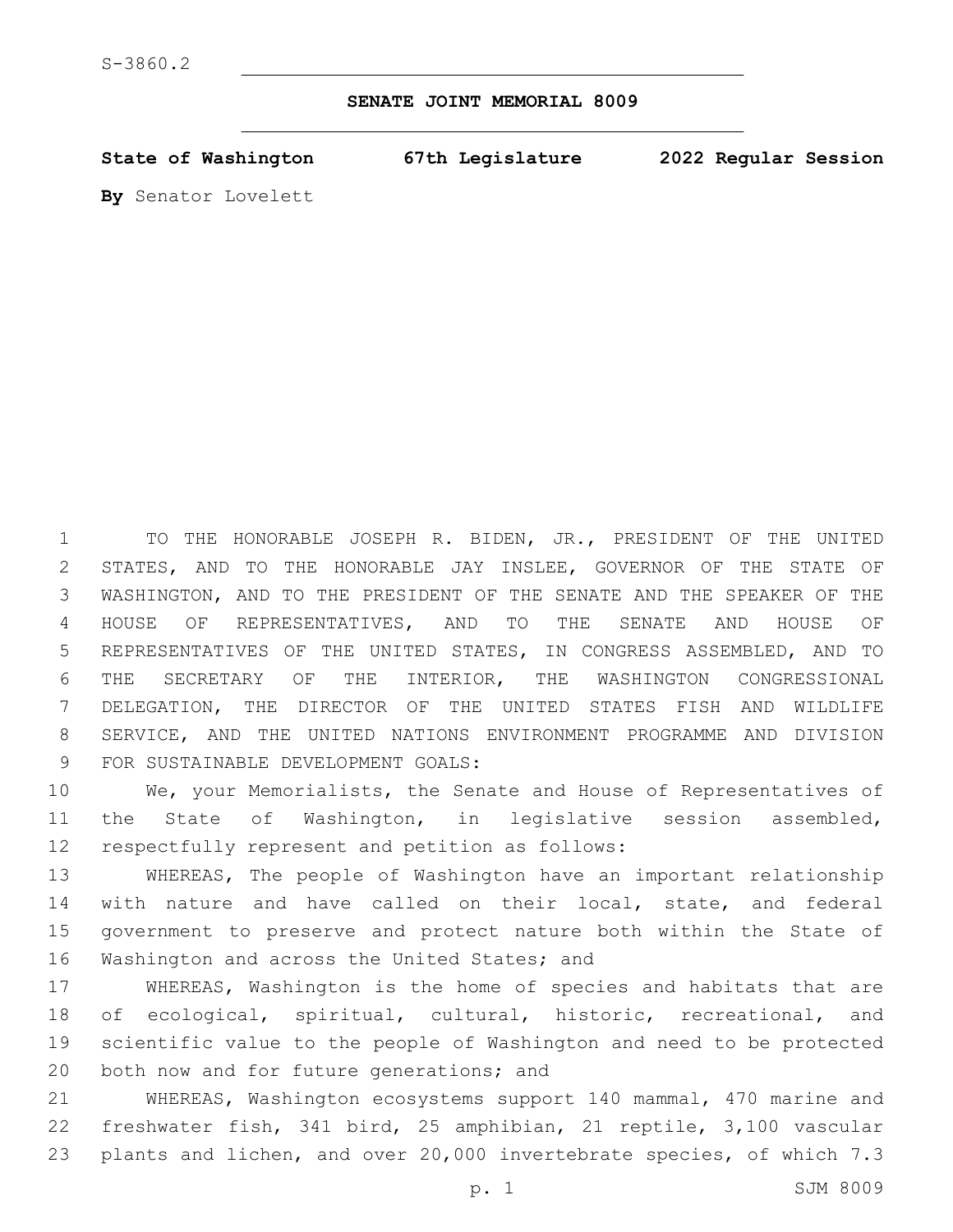percent are at risk of extinction, ranking 18th in the United States; 2 and

 WHEREAS, The Washington Fish and Wildlife Commission lists 45 species as endangered, threatened, or sensitive, and another 102 as 5 candidate species; and

 WHEREAS, The biodiversity crisis poses severe challenges to species with narrow ecological niches, many of which depend on the continued health of the nine diverse ecoregions in Washington; and

 WHEREAS, Washington faces unique threats to biodiversity as the most densely populated state in the Western United States; and

 WHEREAS, Washington already continues to lead and collaborate on other aspects of environmental conservation across state and local 13 lines; and

 WHEREAS, Washington and the United States are facing an unprecedented biodiversity crisis, largely driven by human activity; 16 and

 WHEREAS, Addressing the biodiversity crisis requires coordinated action at a local, regional, national, and global scale; and

 WHEREAS, The decline of biodiversity disproportionately impacts Indigenous and other communities that rely on nature for essential services, including Native Americans and Alaska Natives who offer unique perspectives and traditional ecological knowledge critical to 23 preserving biodiversity; and

 WHEREAS, The United States possesses an abundance and great 25 diversity of species of fish, wildlife, and plants that are of significant value to the United States for intrinsic, aesthetic, ecological, educational, cultural, recreational, economic, and 28 scientific reasons; and

 WHEREAS, The decline of biodiversity presents a direct threat to the security, health, and well-being of the people of the United States by causing economic harm through the loss of valuable ecosystem services such as zoonotic disease buffering, pollination, water filtration, soil replenishment, provision of game species, medicinal products, recreational opportunities, and others; and

 WHEREAS, Communities of color, low-income communities, tribal communities, and other populations have been disproportionately impacted by the siting of environmentally degrading activities, and excluded from conservation efforts, and face disproportionate impacts 39 from biodiversity loss; and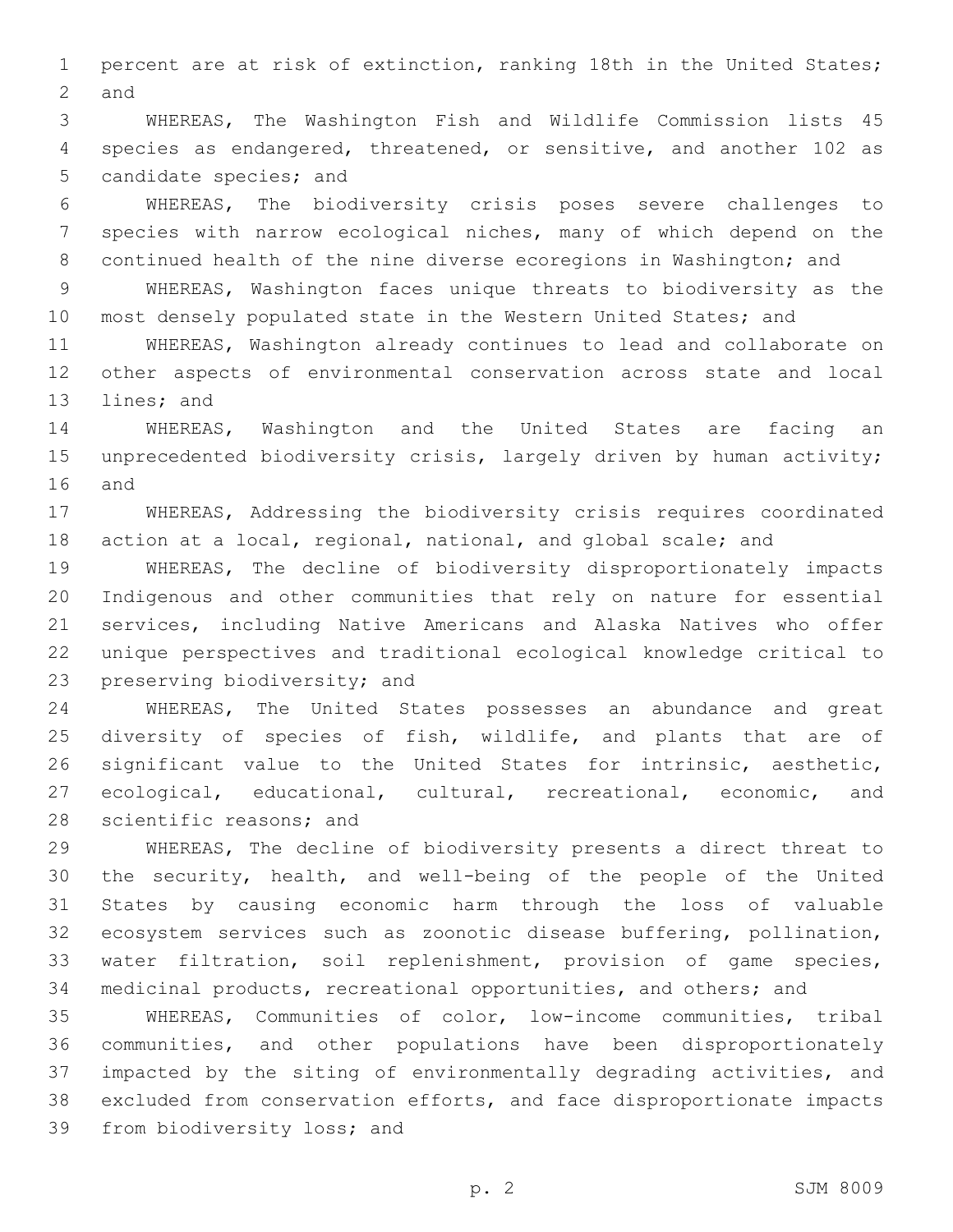WHEREAS, There is no coordinating policy to maximize the effectiveness of the federal government's conservation efforts and collaboration with the states, local governments, tribes, private landowners, and other nongovernmental stakeholders; and

 WHEREAS, The United States should play a leading role on the international stage in addressing the biodiversity crisis, yet the United States is not a party to the Convention on Biological Diversity, the Convention on Migratory Species, and other relevant international agreements; does not issue a national biodiversity 10 outlook, contrary to most other countries; and does not have a national biodiversity strategy as part of the Intergovernmental 12 Science-Policy Platform on Biodiversity and Ecosystem Services;

 NOW, THEREFORE, BE IT RESOLVED, Your memorialists respectfully 14 call on the federal government to:

 (1) Establish a national biodiversity strategy to ensure the conservation and restoration of the nation's biodiversity; secure and restore the ecosystem services provided by nature for current and future generations; deliver on the United Nations sustainable development goals; set ambitious yet necessary goals for protecting biodiversity in the coming decades; promote social equity and justice in the conservation of the nation's biodiversity; coordinate the actions of federal agencies to advance the conservation of 23 biodiversity; promote collaboration among the federal, state, and tribal governments, nongovernmental stakeholders, civil society, and internationally to advance conservation; honor the federal trust obligations to tribal nations and Native Americans; and provide global leadership in addressing the biodiversity crisis; and

 (2) Develop the national biodiversity strategy with significant public input and in collaboration and coordination with federal and state agencies, including those in Washington, tribes, communities of color, low-income communities, private landowners, and other 32 nongovernmental stakeholders; and

 (3) Include in the national biodiversity strategy direction on: Supporting the national goal of conserving at least 30 percent of United States lands and waters to protect biodiversity by 2030; setting other goals necessary to reduce the threats to biodiversity as indicated by the best available scientific information; taking action to protect threatened, endangered, and at-risk species from further imperilment or extinction; reviewing existing laws, plans, programs, and strategies that are relevant to addressing threats to